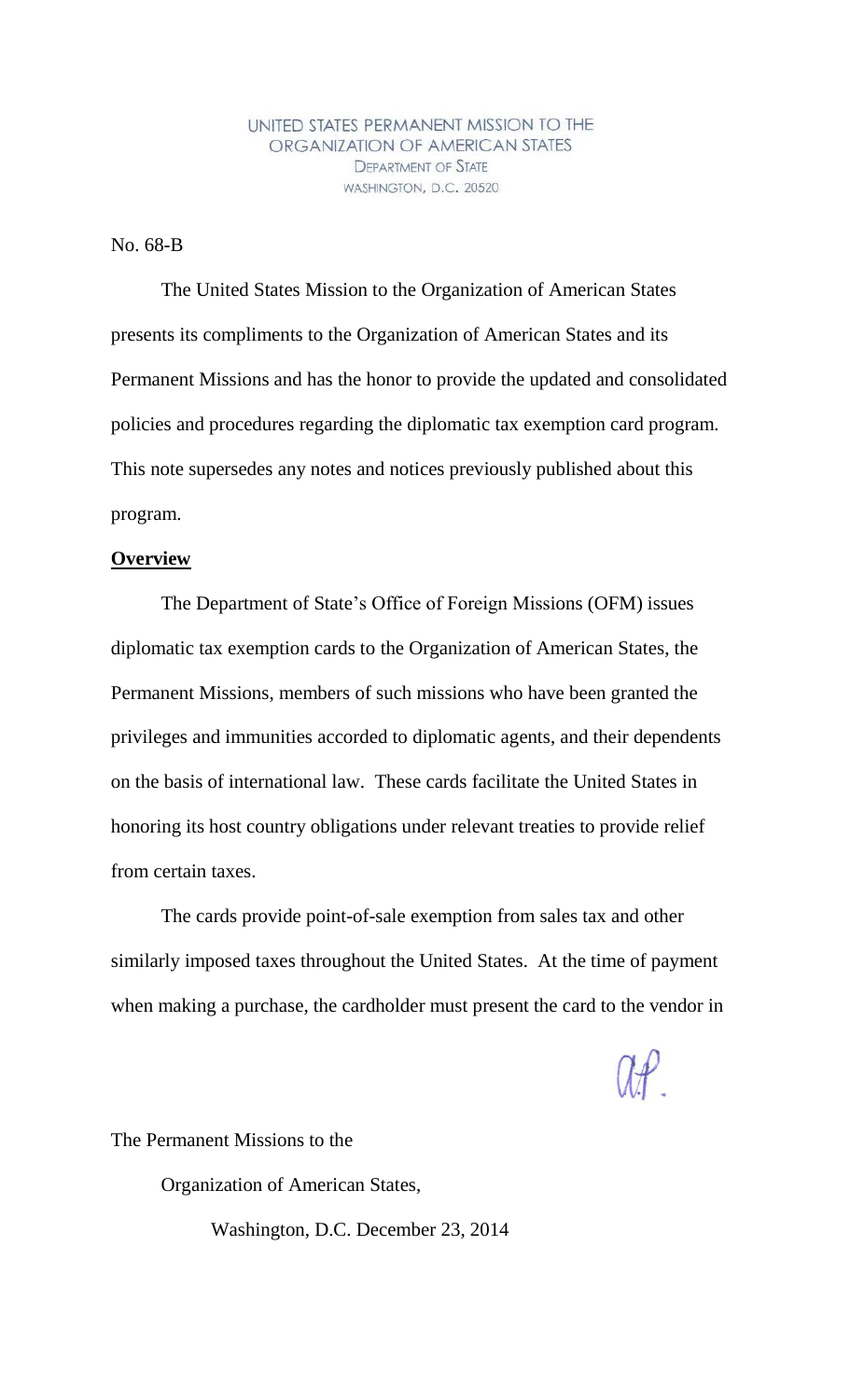person. The vendor may verify the card's validity at

https://ofmapps.state.gov/tecv/ or by calling OFM during business hours. The vendor should retain a copy of the front and back of the card for accounting and reporting purposes.

## **Mission Tax Exemption Cards**

Diplomatic tax exemption cards that are labeled as "Mission Tax Exemption – Official Purchases Only" are used by the Organization of American States or the Permanent Missions to obtain exemption from sales and other similarly imposed taxes on purchases in the United States that are necessary for the mission's operations and functions. All purchases must be paid for with a check, credit card, or wire transfer transaction in the name of the mission or office.

OFM will only issue mission tax exemption cards to an individual who (i) is a principal member or employee of the mission, (ii) holds a G series visa and is a diplomatic agent, and (iii) is not considered to be permanently resident in the United States. This person's photo will appear on the card and is the mission's point of contact. This individual, however, does not need to be present when purchases are made in the name of the mission.

# **Personal Tax Exemption Cards**

Diplomatic tax exemption cards that are labeled as "Personal Tax Exemption" are used by eligible members and their dependents to obtain exemption from sales and other similarly imposed taxes on personal purchases in the United States. The card must be used solely for the benefit of the individual identified and pictured on the card. The card is not transferable and

2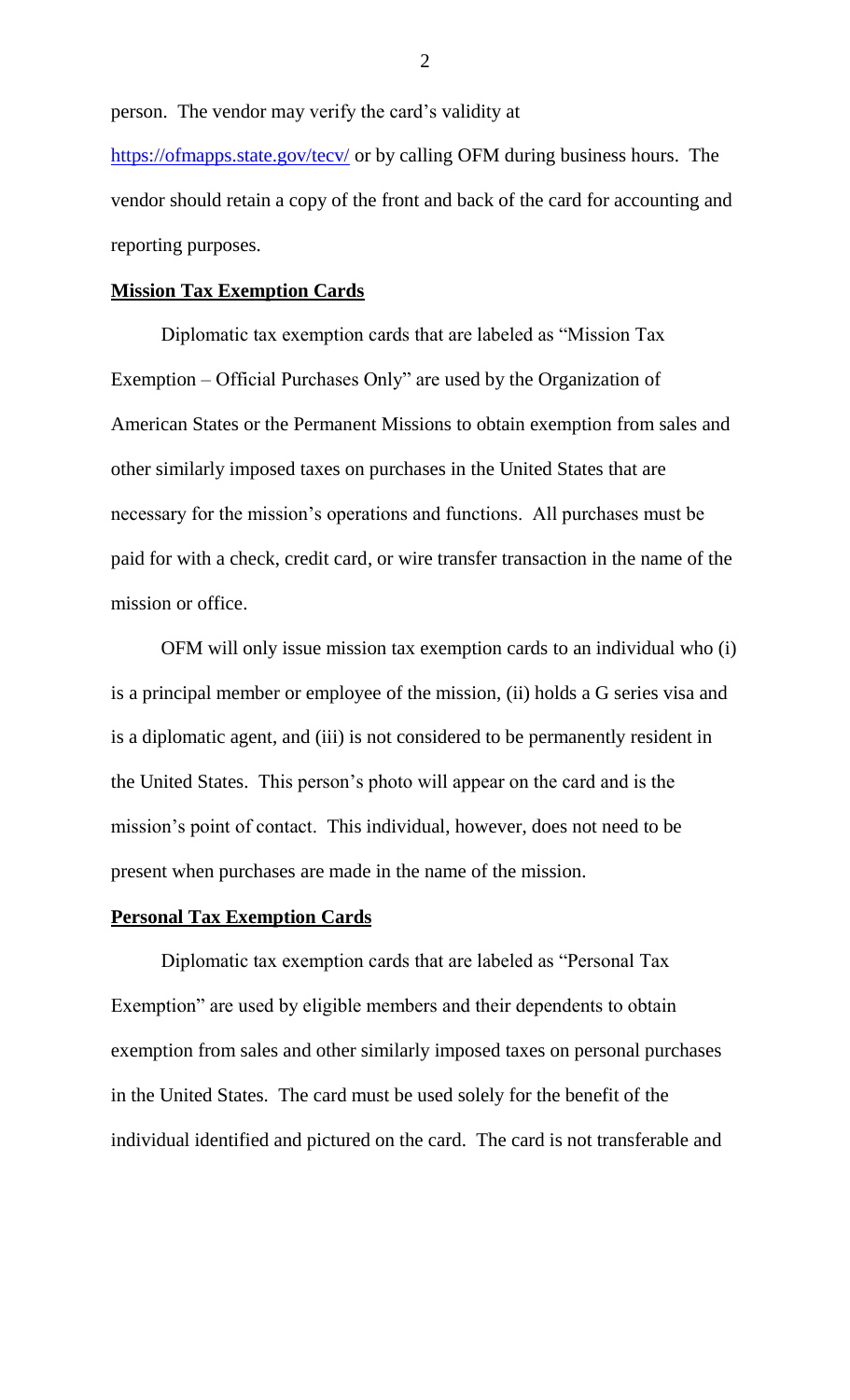cannot be loaned to any other person, regardless of that person's eligibility for exemption from taxation. There is no restriction on the form of payment that can be used with the card.

Eligibility for personal tax exemption cards is determined on a case-bycase basis, but the following individuals are generally entitled to apply for a card, if they are neither U.S. nationals nor permanently resident in the United States:

- Members and employees who have been granted the privileges and immunities accorded to diplomatic agents;
- the members of their families forming part of their households, but in the case of a child: those aged 18-21 years, or aged 18-23 years if accredited as a justified student.

# **Exemption Statement**

The cards contain text on the front and back of the card that explain the unrestricted level of exemption authorized for the cardholder and bears an animal symbol also indicating the unrestricted tax exemption:

- Owl: *mission* tax exemption cards with unrestricted tax exemption.
- Eagle: *personal* tax exemption cards with unrestricted tax exemption.

# **Types of Purchases Permitted and Not Permitted**

Diplomatic tax exemption cards can generally be used to obtain exemption in person and at point-of-sale from sales taxes and other similarly imposed taxes on purchases of most goods and services, hotel stays, and restaurant meals in the United States. For specific policies and procedures concerning using official and personal tax exemption cards for hotel stays and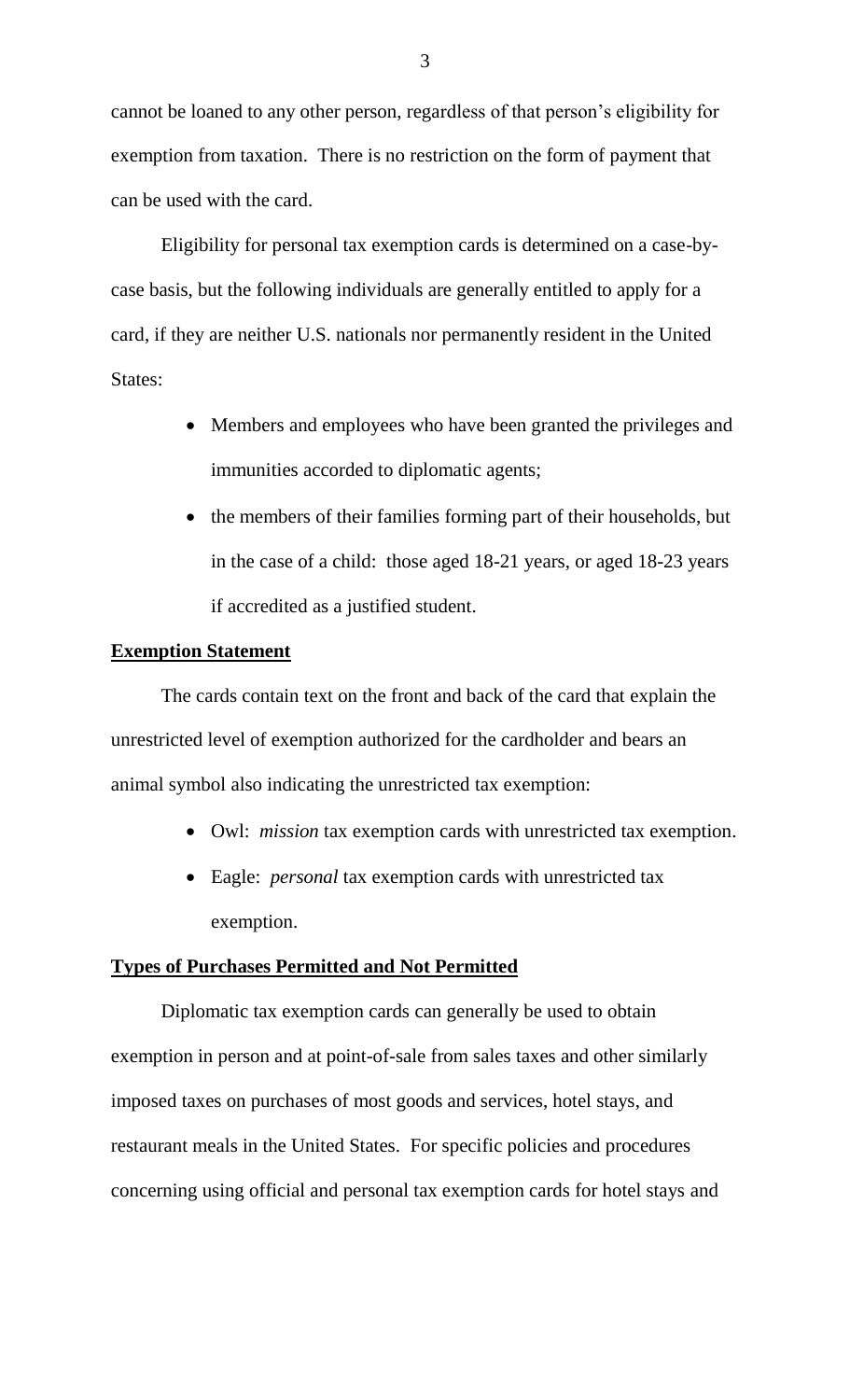lodging, missions and personnel should refer to circular note No. 41-B, dated August 5, 2013.

Tax exemption cards may not be used for exemption from taxes imposed on purchases of motor vehicles, gasoline/diesel fuel, utility services, airline tickets, or cruises. Exemption from taxes on these items is authorized using different means, which are explained at http://www.state.gov/ofm/tax.

Furthermore, because the nature of purchases made via the internet or by telephone does not allow for the presentation of the tax exemption card to the vendor, the card cannot be honored in such transactions. OFM is unable to provide any assistance in obtaining an exemption or reimbursement of taxes charged on purchases not made in-store.

# **State-Specific Rules, including Streamlined Sales Tax Agreement**

U.S. states and territories typically enact statutes and/or regulations or issue other guidance concerning the manner in which vendors in that state or territory must account for the diplomatic tax exemption in its records. OFM continues its efforts to ensure that tax authorities in all states and territories issue guidance supporting the diplomatic tax exemption card program so that vendors will appropriately extend a tax exemption with confidence.

Some U.S. states require their vendors to retain additional documentation in addition to a copy of the tax exemption card. For example, certain states require foreign missions and their members to complete a streamlined sales tax agreement exemption certificate. OFM has compiled relevant state guidance on

4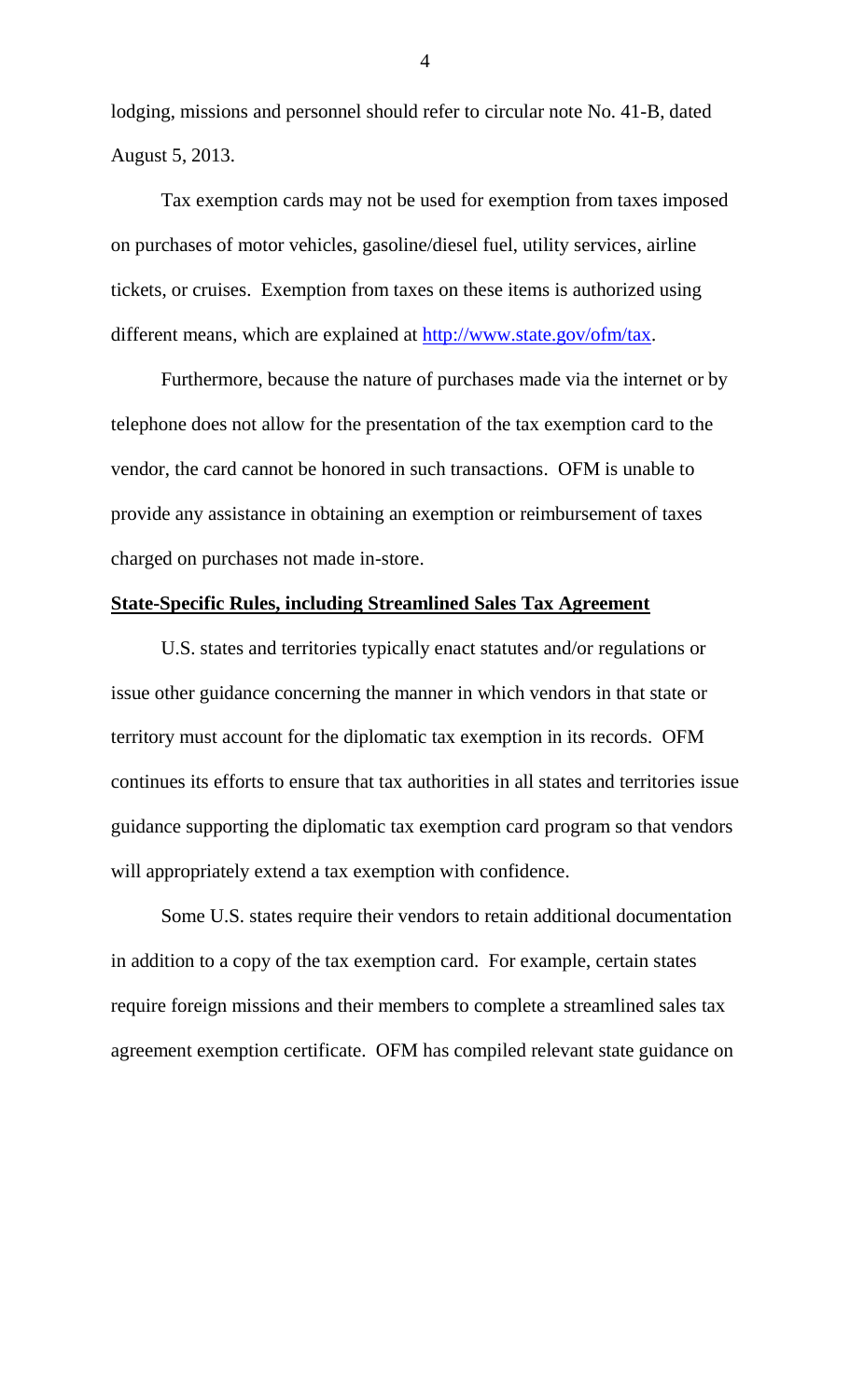its website at http://www.state.gov/ofm/tax/sales/c63020.htm. This may be particularly useful for individuals who are traveling and expect to use the tax exemption card outside of their usual jurisdiction.

### **OFM Assistance with Refunds or Rejections**

Cardholders should encourage vendors to verify the card's validity at https://ofmapps.state.gov/tecv/ or by calling OFM during business hours. If a vendor is not familiar with the diplomatic tax exemption card program, they should be encouraged to visit the OFM website at http://www.state.gov/ofm; and especially http://www.state.gov/ofm/tax/sales/c63020.htm, which provides relevant state-specific guidance; or e-mail OFM for more information about the program. OFM regularly communicates with vendors to educate them about the program.

If the transaction occurs after OFM business hours, and the vendor does not accept the card, OFM will attempt to assist the mission or member in obtaining refunds of improperly imposed taxes (if more than a de minimis amount) by speaking to the vendor, but a refund cannot be guaranteed.

### **How to Apply for a Tax Exemption Card**

To apply for an initial or renewal tax exemption card, eligible applicants should submit an application on the Department's E-Government (E-Gov) system. Applications are generally processed within five business days.

If a card is lost or stolen and the office, mission, or individual wishes to apply for a replacement card, a diplomatic note or letter must be uploaded in E-Gov (in pdf or jpg format) which explains when and where the card in question